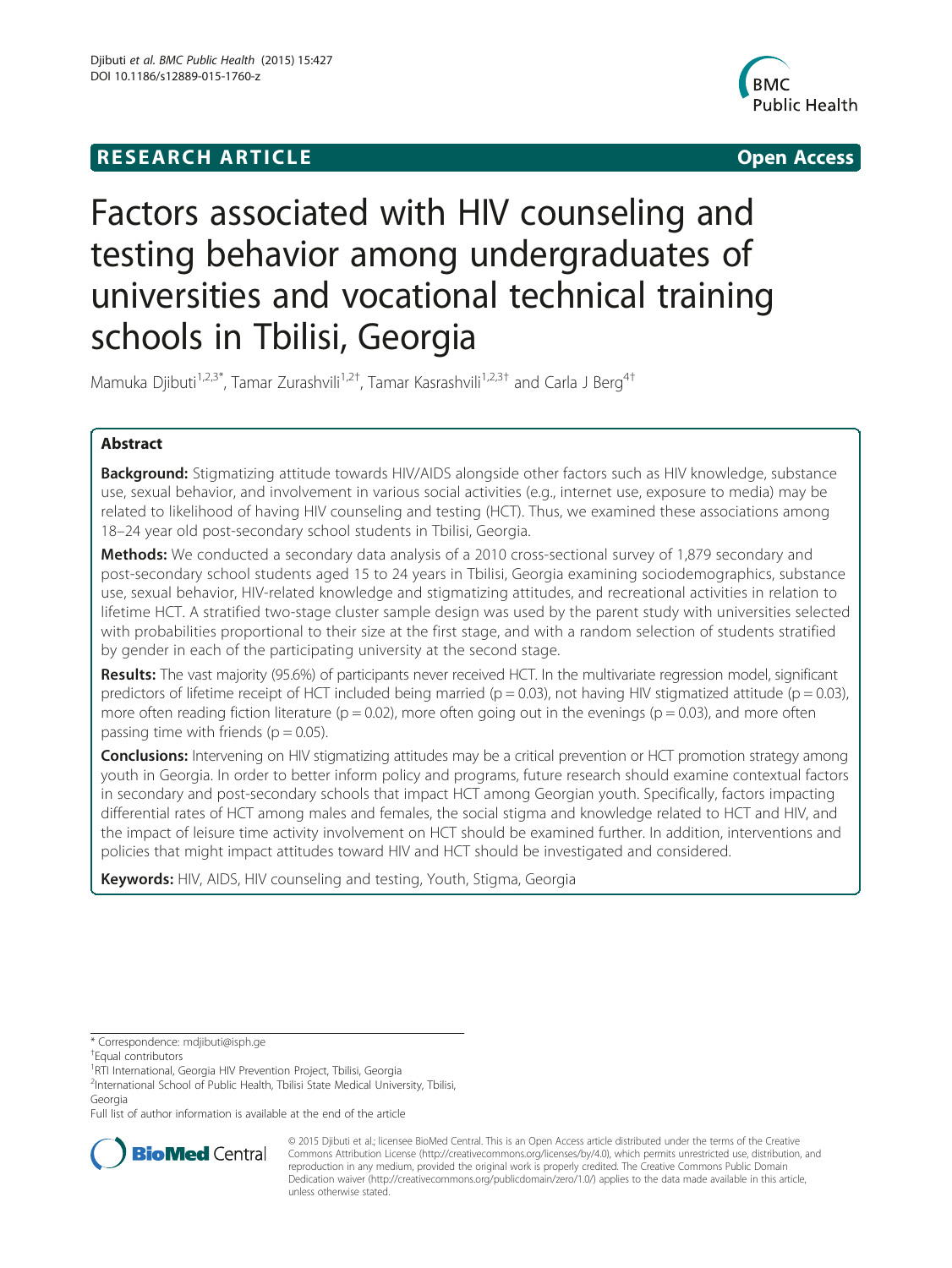#### Background

In 2012, 22.0 new HIV diagnoses per 100,000 population were reported in WHO East European Region, and 10.6% of these newly diagnosed cases of HIV infection were in those aged 15–24 years [\[1](#page-7-0)]. Georgia (population 4.5 m), one of the former Soviet countries belonging to this region, reported 11.7 newly diagnosed HIV cases per 100,000 population in 2012, and 7.4% of these newly diagnosed cases of HIV infection were in those aged 15–24 years [[2](#page-7-0)]. This calls for appropriate action for the development and implementation of effective prevention interventions of adequate quality and coverage in order to be able to avert new HIV cases among youth [\[3](#page-7-0)].

Furthermore, there must be a focus on young people who inject drugs (PWID), young sexual partners of PWID, young sex workers, young men who have sex with men (MSM), young migrants form high prevalence regions, and young people in correctional and prison settings, as these key populations are at higher risk of HIV exposure [[4](#page-7-0)]. Commonly accepted interventions used in the best international practice among youth include prevention education about risks and skills to prevent HIV infection, promotion of condom use with multiple sexual partners, and promotion of HIV counseling and testing (HCT), as the testing is the first step to getting medical care and treatment that can improve health, save lives, and prevent the spread of HIV [\[5,6\]](#page-7-0).

Global HIV data show that the prevalence of having been tested for HIV among youth significantly varies across different regions, though still remains low. Among youth aged 15–19, highest prevalence of HCT was reported in Eastern and Southern Africa (>20%), followed by West and Central Africa and Latin America and the Caribbean (10 to 20%), and Asia and the Pacific (<10%); very limited data is available from Eastern Europe and Central Asia. HCT prevalence among youth of 15–19 years of age was reported for Kazakhstan (14%) and Armenia (1%) only [[7](#page-7-0)]. Among sexually active high school students in Bosnia and Herzegovina, Former Yugoslav Republic of Macedonia, Serbia, and Montenegro, 5.9% had been tested for HIV [[8](#page-7-0)]. In United States, 12.9% of students were found to be ever tested for HIV in 2013 [\[9\]](#page-7-0).

In order to improve HCT uptake among youth, it is critically important to know factors affecting HCT that can be addressed through targeted interventions. Limited evidence is available from studies published in international peer review journals – according to the results of two studies from Ethiopia, one study from Ghana, and one study from South Africa conducted among university/college students, individual level factors independently associated with having been tested for HIV include being sexually active, having a boy/girlfriend, never been married, willing to pay for test, risk perception and knowledge about HIV, having ever talked to the mother or female guardian about HIV, and having ever been pregnant or made someone pregnant [[10](#page-7-0)-[13\]](#page-7-0). Among sexually active African American adolescents in four U.S. cities, the strongest predictor of HIV testing was STI knowledge and having talked about testing with partner [\[14\]](#page-7-0). There was one study from Ethiopia, which found that perceived stigma associated with the positive test result was significant predictor of low utilization of HCT [[10](#page-7-0)]. Determinants of HCT among youth are largely understudied in Eastern Europe and Central Asia. To the best of our knowledge, there has been just one Balkans study published in international peer reviewed literature, which showed that knowing a friend or relative with HIV, poor self-assessed health status, suspicion of having had an STI, and not having used a condom at first sex were independently associated with HCT [\[8](#page-7-0)]. Recent Youth Behavioral Surveillance Survey (BSS) conducted among post-secondary school students 18–24 years of age in the capital of Georgia Tbilisi revealed that only 4.4% of respondents had ever been tested for HIV [\[15](#page-7-0)]. We conducted secondary analysis of the data obtained within the framework of this study with the specific aim to explore the role of stigmatizing attitude towards HIV/AIDS alongside factors such as HIV knowledge, substance use, sexual behavior, risky sexual behavior, and involvement in various social activities including having access to internet and printed media in relation to probability of having HCT among 18–24 year old post-secondary school students in Tbilisi, Georgia.

# **Methods**

# Participants and procedures

The current study is a secondary data analysis of the 2010 USAID-funded Georgia HIV Prevention Project Behavioral Surveillance Survey among School and University Students in Tbilisi [\[15\]](#page-7-0). The Georgia HIV Prevention Project began February 4, 2010 and ended August 31 2014, which was designed to improve and expand upon HIV prevention among key affected populations. This study was conducted among 15–18 year old secondary school students and 18–24 year old post-secondary school students in Tbilisi in order to fill the gap in current data about the knowledge, attitudes, and behaviors of youth in the location of the highest number of reported HIV/AIDS cases – Tbilisi, the capital of Georgia. However, for the current analysis we used the data for only 18–24 year olds participants, as in-depth data on risky behaviors including sexual practice and drug use were collected among this age group only. Thus, the statistical population of the parent study was all students 18–24 years of age who were: a) undergraduates in 36 private and 10 public universities; and b) students in 7 vocational-technical training schools (VTTSs) in Tbilisi in 2011 (per the Ministry of Education and Science as of September 2010). The total number of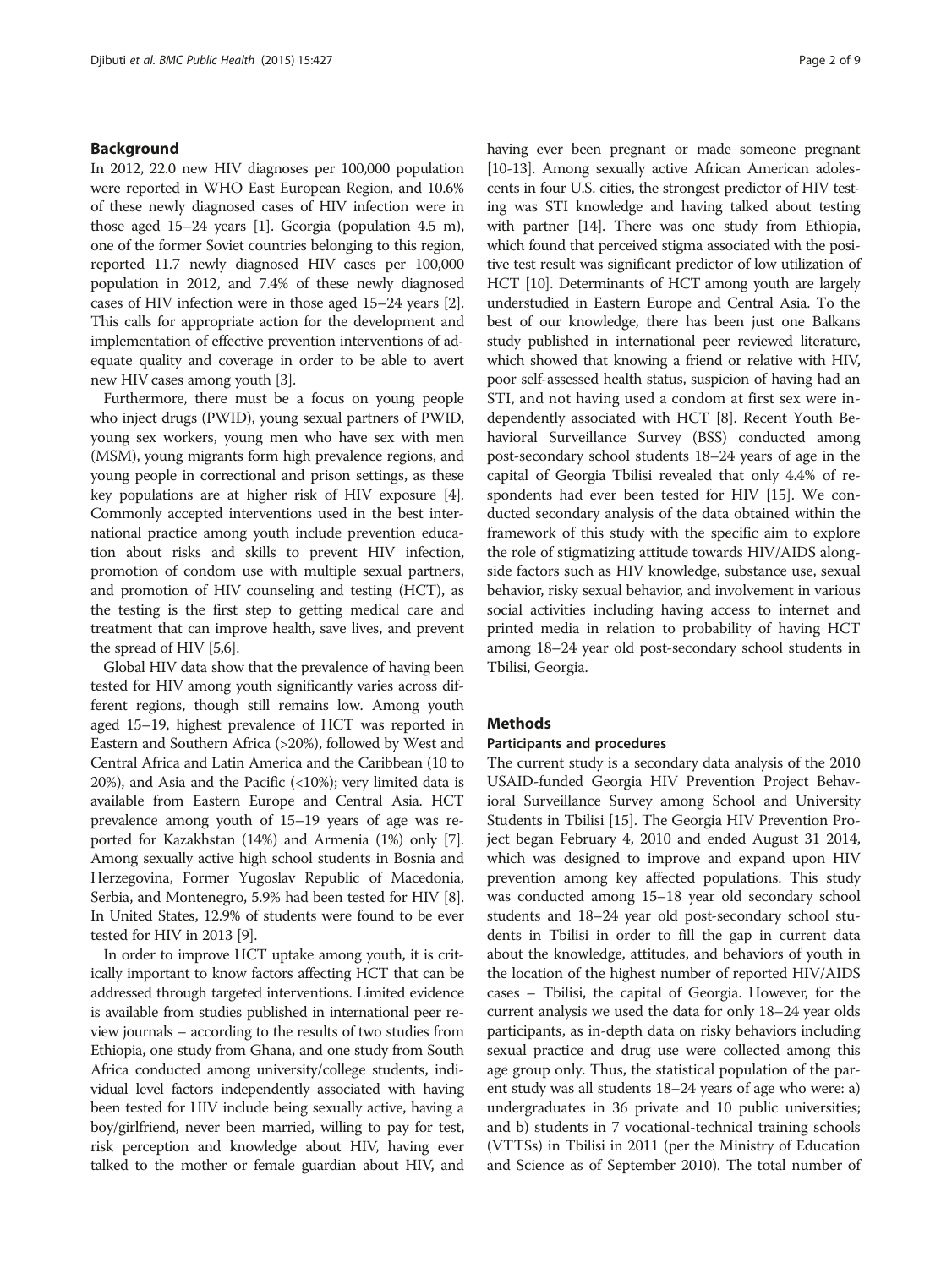post-secondary students was 73,652 in 46 universities and 7 VTTSs in Tbilisi.

A stratified two-stage cluster sample design was used. The sample size calculation was done using the methodology for descriptive studies for an expected response proportion of 50% (Confidence Interval [CI] of 0.10; Confidence Level of 95%), indicating a minimum of 384 students in each of the two gender groups. Next, estimation of the sample size was done for a comparison of proportions of dichotomous variables for alpha error = 0.05 (two-sided test), power = 80%, and the expected smaller proportion  $= 0.5$  (again maximizing the sample size) for the detection of difference  $= 0.10$ . By this methodology it was determined that a minimum of 407 students should be selected to reach an adequate statistical significance for mutual comparisons of age and gender groups. Therefore, this study attempted to enroll 1,000 students in total, 500 per gender group, considering a potential 20% rate of non-response.

For the first sampling stage, universities/VTTSs were sampled with probabilities proportional to their size (PPS) from the list of all 46 universities and 7 VTTSs located in Tbilisi (the planned number of study subjects – 1000; 50 students per primary sampling unit; 20 primary sampling units; the sampling interval 3,683 [i.e. =73,652/ 20], the random starting point selected by random number generator 1557). As a result, 13 universities and/or VTTSs (7 state universities, 5 private universities, and one VTTS) were selected at the first stage. In very large universities, more than one unit was selected. The second stage of sampling involved a random selection of students (not classes) stratified by gender in each of the participating university/VTTS. The lists of eligible students were created. Restriction criteria were defined by age (18–24 years) and knowledge of Georgian. The simple random sampling technique was applied in selection of the study subjects from the lists of the eligible students. In each unit, 25 female and 25 male subjects were selected from the corresponding lists (two lists generated by gender).

The BSS protocol was reviewed and approved by two Institutional Review Boards (IRBs), RTI's IRB and the local IRB of the Maternal and Child Care Union in Georgia, to ensure the rights and welfare of participants were protected. All pupils and students were informed of the nature of the study prior to their participation. For school pupils (15–17 years) both written parental consent and the pupil's written consent were obtained. For students (18–24 years) written consent was obtained. In addition, the youth were informed that at any time during the interview they had the freedom to refuse to answer a question or to discontinue the interview. All respondents were informed that their participation was voluntary and that their responses would remain anonymous.

Refusal rate for post-secondary students was 1.3%. The actual sample achieved was 987. Among these 987 completed questionnaires, 25 were further excluded because of ineligible ages (i.e., more than 24 years of age) of respondents or because the questionnaires were incomplete (i.e., almost half of the questions were left unanswered), leaving a total of 962 useable questionnaires.

#### Conceptual framework

For guiding the analysis, we used the Socio Ecologic Model (SEM), which is a framework to examine the multiple effects and interrelatedness of environmental, contextual, and social factors on individual behavior. Recognizing that most public health challenges are too complex to be adequately understood and addressed from single level analyses, the SEM includes a more comprehensive approach that integrates multiple levels of influence to impact health behavior and ultimately health outcomes. Those levels of influence include intra- and interpersonal factors, community and organizational factors, and public policies [\[16-18](#page-7-0)]. For example, some variables that might influence HCT may be intrapersonal factors such as socio-demographics, substance use behaviors, HIV knowledge, and stigmatizing attitudes toward HIV/AIDS; interpersonal factors such as social exposure to HIV positive persons or high risk groups; community or organizational factors such as prevalence of HIV in their community or social norms within their community manifested as stigma and discrimination against people living with HIV; or public health policies including those that regulate confidential and anonymous HCT. Drawing from this perspective in the context of using an existing data set (i.e., no assessment of community/ organizational factors), the current study aims to examine individual factors (e.g., socio-demographics, substance use behaviors, HIV knowledge, and stigmatizing attitudes toward HIV/AIDS) and interpersonal factors (e.g., involvement in activities with the potential for social influence on HCT) among youth in Tbilisi, Georgia.

### Measures

The survey assessed the aforementioned factors drawing from the SEM. Specifically, the following assessments were included:

HIV Counseling and Testing (HCT). The primary outcome of interest for our analyses was the probability of having HCT. Participants were asked, "We are not asking about the result, but have you ever had HIV test?" This variable was measured as a dichotomous variable with a value of one indicating that the respondent has had an HIV test and zero indicating that they never had an HIV test that included those who answered no and assuming the worst scenario those who answered don't remember and refused to answer.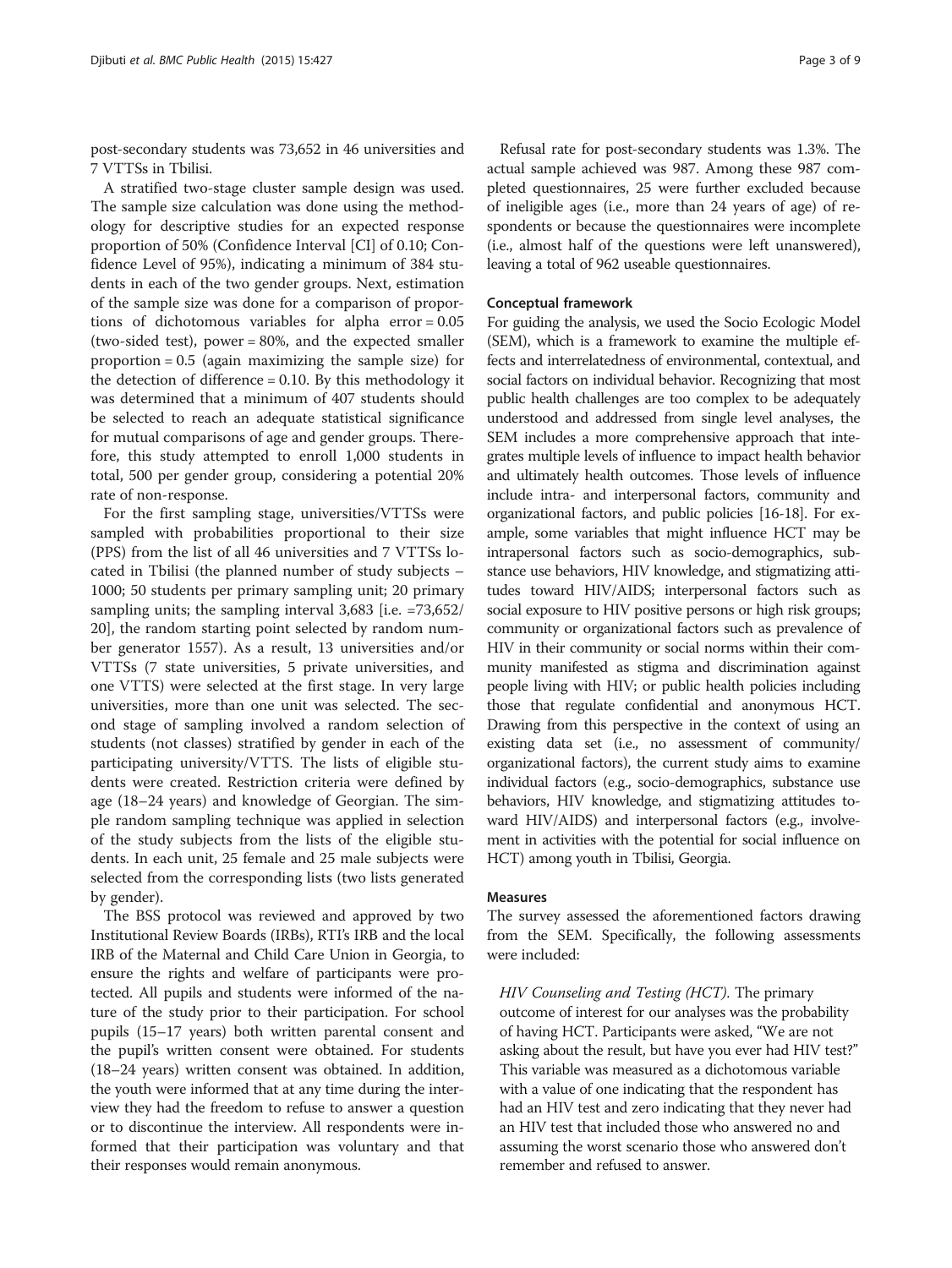Socio-demographics. Participants were asked to indicate their age, gender, employment status, and marital status. Cigarette Smoking. Participants were asked, "Have you ever smoked a cigarette?" and "How often were you smoking cigarettes over the last month? Have not smoked at all; less than 1 cigarette per week; less than 1 cigarette per day; 1–5 cigarettes per day; 6–10 cigarettes per day; 11–20 cigarettes per day; or more than a pack a day." These measures were adapted from the Global Youth Tobacco Survey [[19](#page-7-0)].

Alcohol Use. Participants were asked, "Have you ever had an alcoholic drink (wine, beer, vodka, martini, champaign, other drink containing alcohol)?" and "Have you had an alcoholic drink over the past month?" These questions are adapted from other validated surveys [\[20](#page-7-0),[21\]](#page-7-0). For the current analysis, we used the latter question to indicate alcohol use given the high prevalence of lifetime use (91.9%) versus past 30-day use of alcohol (64.8%). Marijuana Use. Participants were asked, "On how many occasions (if any) have you smoked marijuana or hashish - In your lifetime? In the past 12 months? In the past 30 days?" These assessments were adapted from other validated surveys. Given the low prevalence of past 30 day use (1.0%) and past 12 month uses (4.3%), lifetime marijuana use (11.1%) is included in the current analyses. Ecstasy Use. Participants were asked, "On how many occasions (if any) have you used ecstasy?" In your lifetime? In the past 12 months? In the past 30 days?" These assessments were adapted from other validated surveys. Given the low prevalence of past 30 day use (1.1%) and past 12 month uses (2.0%), lifetime ecstasy use (3.4%) is included in the current analyses.

Sexual Behavior. Participants were asked, "Have you ever had sexual intercourse?" with response options of "yes" and "no".

Risky Sexual Behavior. This variable was computed from four different variables: (1) participants were asked "Did you use condom with sex worker during last 12 month? With response options "yes", "no", "don't remember" and "refused to answer". Those who answered no and assuming the worst scenario those who answered don't remember and refused to answer were defined as having risky behavior; (2) "Did you use condom with occasional partner during last 12 month? with response options "yes", "no", "don't remember" and "refused to answer" Those who answered no and assuming the worst scenario those who answered don't remember and refused to answer were defined as displaying risky behavior; (3) How many sex partners did you have in the last 12 months? With response options "one", "two", "three", "up to 5", "5 to 10", "more than 10", "don't remember" and "refused to answer" and (4) how often did you use condom during last 12 months? with response options "always", "almost always", "rarely", "never", "don't know" and "refused to

remember and refused to answer for number of sex partners in combination with almost always, rarely, never, don't know and refused to answer for condom use were defined as engaging in risky behavior.

HIV Knowledge. Participants were asked to give their opinion about each of the following 11 questions: "Can the risk of HIV transmission be reduced by having sex with only one uninfected partner who has no other partners? Can a person reduce the risk of getting HIV infection by using a condom every time he or she has sex? Can a healthy looking person have HIV? Can a person get HIV from a mosquito bite? Can a person get HIV infection through kissing? Is it possible for a person to get HIV in a beauty salon, by using tools used by other people during manicure, pedicure, or tattoo? Can a person get HIV by sharing food with someone who is infected? Can a person get HIV if s/he uses the needle/ syringe that was previously used by another person? Can a fetus get HIV from an HIV-infected mother during pregnancy? Can a fetus get HIV infection from an HIVinfected mother during delivery? And can a baby get HIV from an HIV-infected mother through breast-feeding?" Response options included "yes", "no", and "do not know", based on which the HIV knowledge score was calculated (for each question, a correct answer was given 1 point,, uncertainty ("do not know") and a wrong answer  $-0$  point).

HIV Stigmatizing Attitude. Participants were asked, "If a relative of yours became infected with HIV, would you want it to be kept a secret?" with response options of "yes", "no", and "do not know" based on which the stigmatizing attitude was defined if participant responded "yes" or "do not know", and not stigmatizing attitude was defined if participant responded "no". This question was selected in the original survey instrument measuring stigmatizing attitude on the key conceptual domain of social judgment including shame, blame, prejudice and stereotypes [\[22,23\]](#page-8-0).

Activity Involvement. Participants were asked about the frequency with which they engaged in several activities, which ranged in the degree to which social influence on HIV testing may be involved. These six items asked, "How often have you done the following: Read fiction literature for entertainment? Engaged in sports or physical exercising? Went to parties, cafes, bars, or disco in the evening? Used the internet to listen to music, play, or chat? Used the internet for educational or work purposes? And went out in the neighborhood street and pass time with neighborhood friends or neighbors?" Response options ranged from  $1 =$  never to  $5 =$  almost every day. These measures were adapted from the The European School Survey Project on Alcohol and Other Drugs [\[24\]](#page-8-0).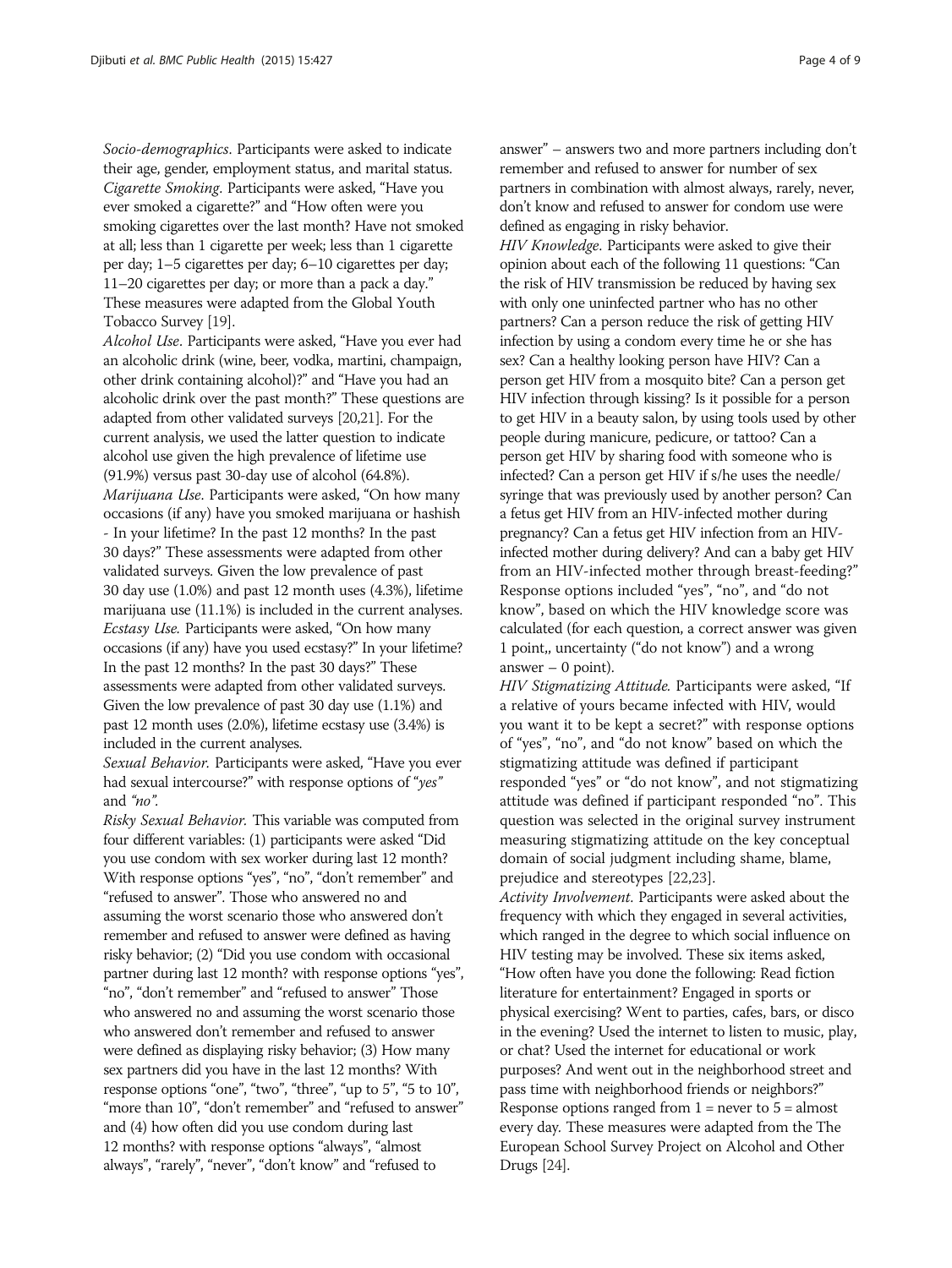#### Statistical analysis

Participant characteristics were summarized using descriptive statistics. Bivariate analyses were conducted comparing those who ever had HCT with those who never had HCT among 18–24 year old post-secondary school students. Chi-squared tests were used for categorical variables, and independent samples t-tests were used for continuous variables. Binary logistic regression was used to examine factors associated with the likelihood of receiving HCT during lifetime among 18–24 year old post-secondary school students. We forced age and all factors that were associated with HCT at the  $p < .10$  in bivariates for the regression. SPSS 21.0 was used for all data analyses. Statistical significance was set at  $\alpha = .05$  for all tests.

#### Results

For students (18–24 years), the refusal rate was 1.3% (13 of the 1000 solicited students refused). The initial sample achieved was 987. Among these 987 completed questionnaires, 25 were excluded because of ineligible age (more than 24 years of age) or because they were incomplete (almost half of the questions were left unanswered), leaving a total of 962 useable questionnaires. Though the sample was Tbilisi students 18–24 years of age, almost one-half of the student respondents were from the various regions in Georgia, allowing more generalizability of the study results.

Table [1](#page-5-0) summarizes participant characteristics and bivariate analyses examining differences between participants who received HCT versus who had not during their lifetime. In terms of receiving HCT during lifetime, the vast majority (95.6%) of participants never received HCT. Among all participants, 91.9% showed stigmatizing attitude; this tendency was significantly more likely for women than for men (94.4% vs. 89.0%; p = 0.00; not shown in tables).

In bivariate analyses (Table [1](#page-5-0)), males were significantly more likely to have had an HIV test than females  $(7\% \text{ vs. } 2.1\%; \text{ p} = 0.00)$ . Other correlates of HCT included past 30-day alcohol use  $(p = 0.00)$ , lifetime ecstasy use ( $p = 0.02$ ), ever having sexual intercourse ( $p = 0.00$ ), HIV stigmatizing attitude ( $p = 0.03$ ), more often reading fiction literature ( $p = 0.02$ ), more often going out in the evenings  $(p = 0.00)$ , and more often passing time with friends ( $p = 0.01$ ).

In the multivariate regression model (Table [2\)](#page-6-0), significant predictors of lifetime receipt of HCT included being married  $(p = 0.03)$ , not having HIV stigmatized attitude  $(p = 0.03)$ , more often reading fiction literature ( $p = 0.02$ ), and more often going out in the evenings  $(p = 0.03)$ , and more often passing time with friends ( $p = 0.05$ ).

# **Discussion**

The current study documented sociodemographic factors, substance use, and psychosocial factors, particularly HIV stigmatizing attitudes and knowledge, in relation to HCT among post-secondary students in Tbilisi, Georgia. Key results indicated that being married, not having HIV stigmatized attitude on social judgment domain, more often reading fiction literature, more often going out in the evenings, and more often passing time with friends were significant predictors of HCT. This information is critical, as promotion of HCT is the first step to getting medical care and treatment that can improve health, save lives, and prevent the spread of HIV [\[5\]](#page-7-0).

Interestingly, being married was a predictor of having had an HIV test. In Georgia, there is no formal policy requiring HIV test before marriage, however to be tested before getting married could be a common practice particularly among young males who mostly undertake a risky sexual behavior [[15\]](#page-7-0), who might be willing to get tested before marriage. Further research is required to explain this phenomenon.

Prior research from sub-Saharan Africa and USA suggests that being sexually active, having a boy/girlfriend, never been married, willing to pay for test, risk perception and knowledge about HIV/STI, having talked about testing with partner or the mother/female guardian, and having ever been pregnant or made someone pregnant are important factors associated with increased likelihood of HCT [\[10-14](#page-7-0)]. There has been one study from Ethiopia, which found that perceived stigma associated with the positive test result was significantly associated with low utilization of HCT among university students [\[10\]](#page-7-0). Importantly, not having an HIV stigmatizing attitude on social judgment domain was associated with HCT in this sample. The current findings are particularly important given that sexual behavior and knowledge regarding HIV were not significant predictors of HCT in the multivariate analyses. Thus, intervening on HIV stigmatizing attitudes on social judgment domain may be a critical prevention or HCT promotion strategy, which may have important policy implications for Georgia and possibly for other in Eastern European and Central Asian countries characterized by similar socio-economic context and HIV epidemiological profile. Namely, in addition to a considerable effort of national governments and international donors to improve HIV knowledge through life skills education among youth, adequate investment should be made to advance fight against HIV associated stigma too.

Finally, leisure time activities including more often reading fiction literature, more often going out in the evenings, and more often passing time with friends were significant predictors of HCT. The reasons for these findings are unclear. Perhaps there is more opportunity for social influence, even vicariously, can influence one's perceptions regarding HCT and ultimately their openness to receiving it. Another possibility is that those individuals more frequently going out or spending time with peers had more sexual activity. However, having risky sexual behavior during past 12 months did not prove to be an independent predictor for undertaking HIV test which may suggest that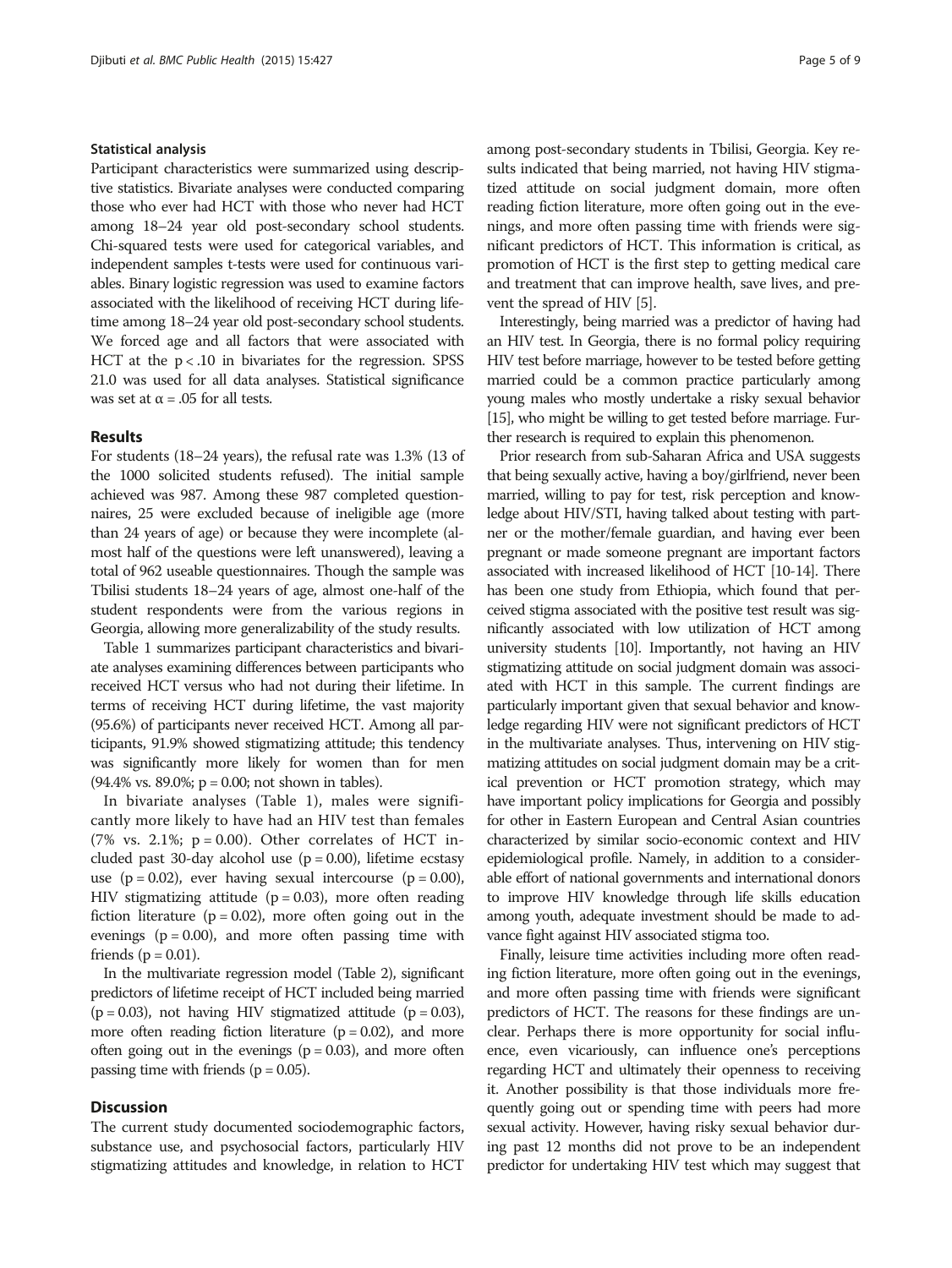<span id="page-5-0"></span>Table 1 Participant characteristics among 18–24 year olds enrolled in a post-secondary school in Tbilisi and bivariate analyses examining those who received HCT during their lifetime versus not, N = 962, (based on the data collected through the parent study in 2010)

| Variable                                  | <b>Total</b><br>$N = 962$ | <b>Received HCT</b>                   |                                      |      |
|-------------------------------------------|---------------------------|---------------------------------------|--------------------------------------|------|
|                                           |                           | No<br>$N = 857$<br>95.6%<br>Mean (SD) | Yes<br>$N = 39$<br>4.4%<br>Mean (SD) | p    |
|                                           |                           |                                       |                                      |      |
|                                           | 100%                      |                                       |                                      |      |
|                                           | Mean (SD)                 |                                       |                                      |      |
|                                           | or N (%)                  | or N (%)                              | or N (%)                             |      |
| Sociodemographics                         |                           |                                       |                                      |      |
| Age (SD)                                  | 20.4(1.3)                 | 20.41 (1.2)                           | 20.5(1.6)                            | 0.69 |
| Gender (%)                                |                           |                                       |                                      | 0.00 |
| Male                                      | 462 (48.0)                | 383 (93.0)                            | 29 (7.0)                             |      |
| Female                                    | 500 (52.0)                | 474 (97.9)                            | 10(2.1)                              |      |
| Employment (%)                            |                           |                                       |                                      | 0.26 |
| Unemployed                                | 797 (82.8)                | 718 (96.0)                            | 30(4.0)                              |      |
| Employed at least part-time               | 165 (17.2)                | 139 (93.9)                            | 9(6.1)                               |      |
| Marital status (%)                        |                           |                                       |                                      | 0.06 |
| Not married                               | 924 (96.0)                | 826 (95.9)                            | 35(4.1)                              |      |
| Married                                   | 38 (4.0)                  | 31 (88.6)                             | 4(11.4)                              |      |
| Substance Use                             |                           |                                       |                                      |      |
| Cigarette use, past month (%)             |                           |                                       |                                      | 0.43 |
| No                                        | 210 (43.8)                | 191 (95.0)                            | 10(5.0)                              |      |
| Yes                                       | 270 (56.2)                | 235 (93.3)                            | 17(6.7)                              |      |
| Alcohol use, past month (%)               |                           |                                       |                                      | 0.00 |
| No                                        | 268 (30.2)                | 251 (98.4)                            | 4(1.6)                               |      |
| Yes                                       | 619 (69.8)                | 547 (94.3)                            | 33(5.7)                              |      |
| Marijuana use, lifetime (%)               |                           |                                       |                                      | 0.37 |
| $\rm No$                                  | 15 (8.2)                  | 12 (85.7)                             | 2(14.3)                              |      |
| Yes                                       | 167 (91.8)                | 140 (91.5)                            | 13(8.5)                              |      |
| Ecstasy use, lifetime (%)                 |                           |                                       |                                      | 0.02 |
| No                                        | 851 (91.4)                | 770 (96.5)                            | 28 (3.5)                             |      |
| Yes                                       | 80 (8.6)                  | 63 (90.0)                             | 7(10.0)                              |      |
| Psychosocial Factors                      |                           |                                       |                                      |      |
| Sexually active, lifetime (%)             |                           |                                       |                                      | 0.00 |
| No                                        | 482 (50.2)                | 459 (98.3)                            | 8(1.7)                               |      |
| Yes                                       | 478 (49.8)                | 396 (92.7)                            | 31(7.3)                              |      |
| Risky sexual behavior, past year (%)      |                           |                                       |                                      | 0.46 |
| No                                        | 91 (22.9)                 | 82 (94.3)                             | 5(5.7)                               |      |
| Yes                                       | 306 (77.1)                | 247 (91.8)                            | 22(8.2)                              |      |
| HIV knowledge (SD)                        | 6.9(2.6)                  | 6.9(2.6)                              | 7.0(2.3)                             | 0.67 |
| HIV stigmatizing attitude (%)             |                           |                                       |                                      | 0.03 |
| No stigmatizing attitude                  | 71 (8.1)                  | 64 (90.1)                             | 7(9.9)                               |      |
| Stigmatizing attitude                     | 807 (91.9)                | 771 (96.1)                            | 31 (3.9)                             |      |
| Activity involvement (SD)                 |                           |                                       |                                      |      |
| Read fiction literature for entertainment | 2.9(1.2)                  | 2.9(1.2)                              | 3.4(1.2)                             | 0.02 |
| Engage in sports, physical activity       | 3.0(1.4)                  | 3.0(1.4)                              | 3.2(1.4)                             | 0.28 |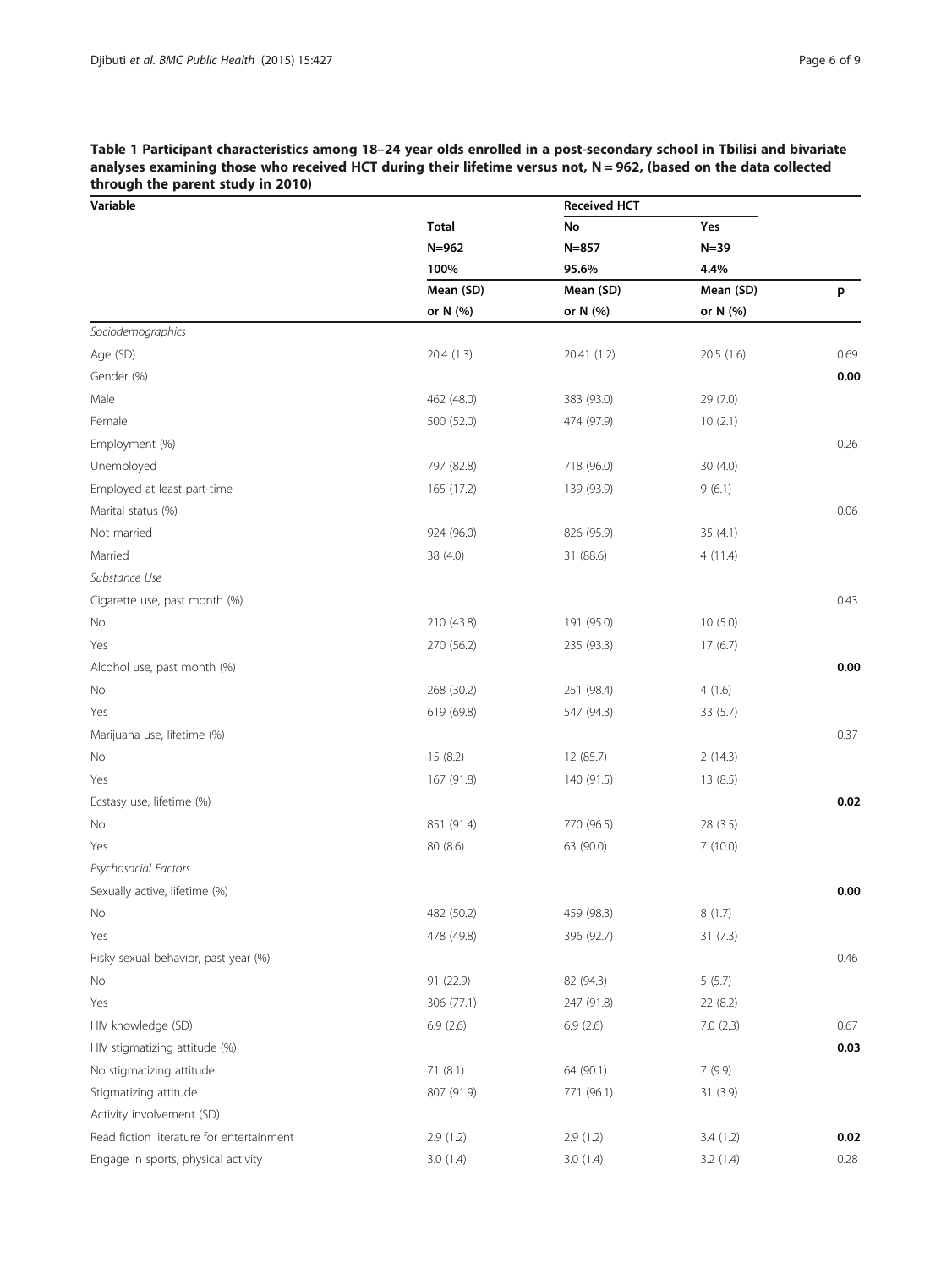| Go to parties, café, bar or disco in the evening  | 2.7(1.1) | 2.7(1.1) | 3.1(1.1) | 0.00 |
|---------------------------------------------------|----------|----------|----------|------|
| Use the internet to listen to music, play, chat   | 4.3(1.2) | 4.4(1.1) | 4.4(1.2) | 0.98 |
| Use the internet for educational or work purposes | 4.1(1.2) | 4.2(1.1) | 4.4(0.9) | 0.11 |
| Pass time w/ neighborhood friends/neighbors       | 3.0(1.4) | 3.0(1.4) | 3.6(1.3) | 0.00 |

<span id="page-6-0"></span>Table 1 Participant characteristics among 18–24 year olds enrolled in a post-secondary school in Tbilisi and bivariate analyses examining those who received HCT during their lifetime versus not,  $N = 962$ , (based on the data collected through the parent study in 2010) (Continued)

alternately, leisure time activities may provide good opportunity to peers to exchange information where to obtain a test and the facts of HIV/AIDS.

The current findings have important implications for research and practice. In terms of research, this study suggests the need for more research regarding correlates of HCT among young adults in Georgia, given the relatively limited scope of factors included in this data set. Specifically, examining the contextual factors in postsecondary schools and the differences among males and females that might contribute to HCT is critical. Moreover, the impact of leisure time activities on attitudes about HIV and HCT and likelihood of HCT should be

examined in these contexts and how different groups are targeted. Regarding practice, practitioners should understand the relationship between other behaviors and HCT and systematically monitor health behaviors in clinical encounters. Additionally, addressing these behaviors concurrently may prove to be beneficial.

This study has some limitations. First, the parent study recruited this sample through secondary and postsecondary school students living in Tbilisi, and thus, we cannot infer how reflective this sample is of the larger youth population in Georgia. Relatedly, we also did not record the school of attendance as a variable. This was done in order to ensure maximum confidentiality of the

Table 2 Multivariate model examining predictors of lifetime receipt of HCT among participants aged 18–24 years enrolled in a post-secondary school in Tbilisi (based on the data collected through the parent study in 2010)

| Variable                                         | OR   | CI              | p-value |
|--------------------------------------------------|------|-----------------|---------|
| Age                                              | 1.15 | $0.86 - 1.54$   | 0.53    |
| Gender                                           |      |                 | 0.07    |
| Male                                             | Ref  |                 |         |
| Female                                           | 0.28 | $-0.07 - 1.13$  |         |
| Marital status                                   |      |                 | 0.03    |
| Not marries                                      | Ref  |                 |         |
| Married                                          | 4.99 | $-1.23 - 20.24$ |         |
| Alcohol use, past month                          |      |                 | 0.11    |
| No                                               | Ref  |                 |         |
| Yes                                              | 2.81 | $-0.79 - 9.98$  |         |
| Ecstasy use, lifetime                            |      |                 | 0.70    |
| No                                               | Ref  |                 |         |
| Yes                                              | 1.24 | $-0.42 - 3.70$  |         |
| Sexually active, lifetime                        |      |                 | 0.84    |
| No                                               | Ref  |                 |         |
| Yes                                              | 0.84 | $-0.19 - 3.67$  |         |
| HIV stigmatizing attitude                        |      |                 | 0.03    |
| Yes                                              | Ref  |                 |         |
| No                                               | 0.33 | $-$ 0.12-0.89   |         |
| Activity involvement:                            |      |                 |         |
| Read fiction literature for entertainment        | 1.46 | 1.10-1.99       | 0.02    |
| Go to parties, café, bar or disco in the evening | 1.54 | 1.05-2.24       | 0.03    |
| Pass time with neighborhood friends/neighbors    | 1.35 | $1.01 - 1.82$   | 0.05    |

Abbreviations: OR-odds ratio; CI-confidence interval.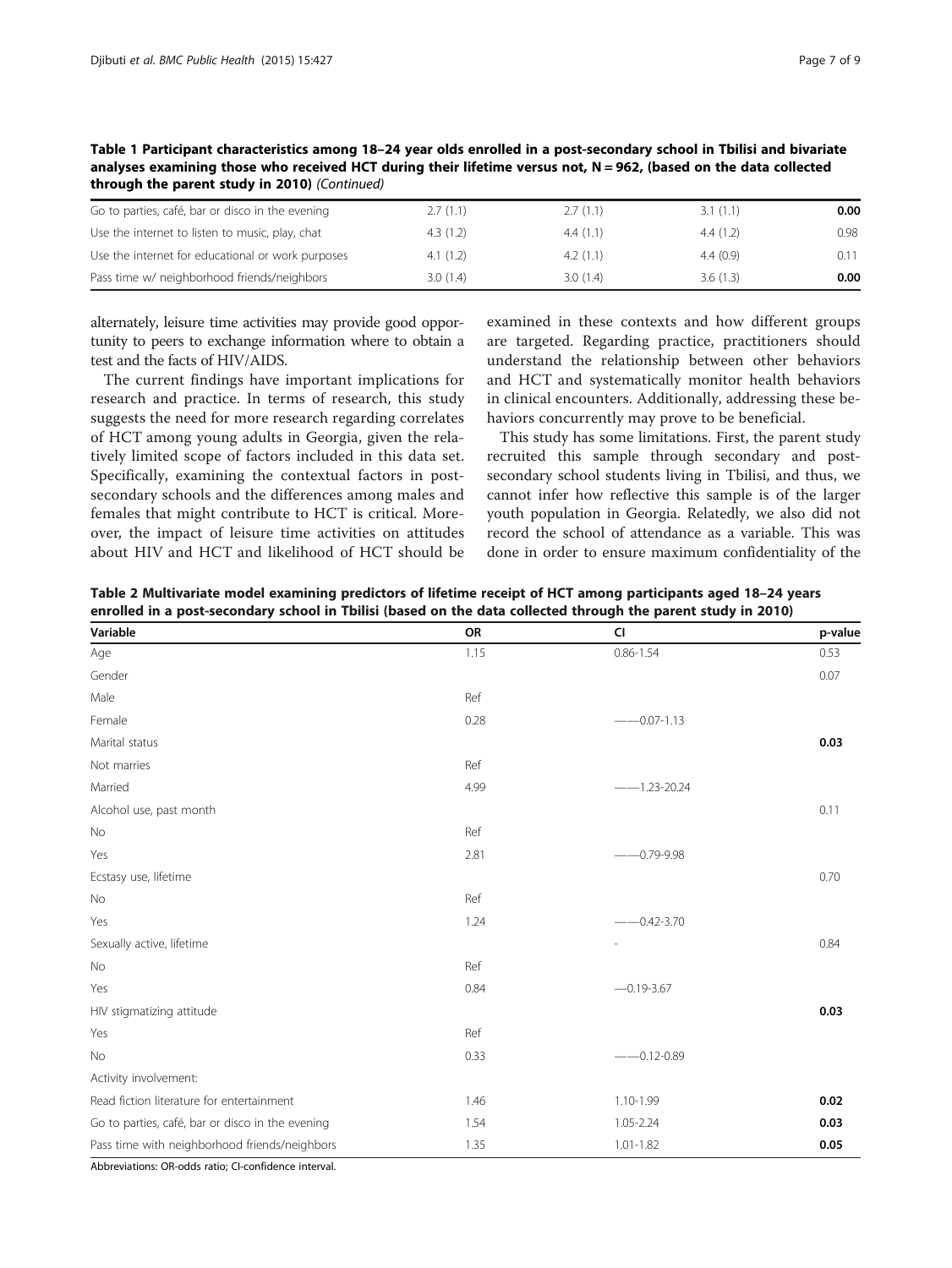<span id="page-7-0"></span>data given the sensitive nature of the questions (e.g., history of drug use, sexual behavior) and to provide the maximum protection of the schools who participated in the study. It is important to note the large number of school involved (i.e., 13 universities and/or vocational-technical training schools) and thus the greater generalizability of the sample to the larger Tbilisi 18–24 year old population and potentially the larger population within this age range in Georgia. Despite these strategies, we are uncertain of the extent to which the lifetime HCT prevalence accurately reflects actual national or city-wide estimates among this population. Second, because of the cross-sectional nature of this study, we cannot determine the directionality of the relationships documented. Furthermore, this was a secondary data analysis of a study examining factors relevant to HIV Prevention; it may not have exhaustively assessed all factors potentially related to HCT. In addition, potential social desirability bias towards risky sexual behaviors might affect the validity of the study findings. Finally, the way in which we operationalized the alcohol and marijuana variables has limitations. However, we examined alternative operationalizations (e.g., continuous variables), and these alternatives did not yield significantly different findings. Despite these limitations, these findings are novel and important as a basis for future research in this area, particularly given the dearth of published research on youth HCT in Georgia and the region.

#### Conclusions

Intervening on HIV stigmatizing attitudes may be a critical prevention or HCT promotion strategy, which may have important policy implications for Georgia. Future research should examine contextual factors in secondary and postsecondary schools that impact HCT among Georgian youth. Specifically, factors impacting differential rates of HCT among males and females, the social stigma and knowledge related to HCT and HIV, and the impact of leisure time activity involvement on HCT should be examined further. In addition, interventions and policies that might impact attitudes toward HIV and HCT should be investigated and considered.

#### Abbreviations

AIDS: Acquired immunodeficiency syndrome; CI: Confidence interval; HCT: HIV counseling and testing; HIV: Human immunodeficiency virus; IRB: Institutional review board; OR: Odds ratio; SD: Standard deviation; USAID: United States agency for international development; VTTS: Vocational-technical training school; WHO: World Health Organization.

#### Competing interests

The authors declare that they have no competing interests. Author contributors

MD conceived the research and study design, and drafted the manuscript. TZ managed the data and led the analysis. TK and CJB assisted with drafting, revising and co-edited the manuscript. All authors reviewed and approved the final manuscript.

#### Acknowledgments

This work was supported by a USAID-funded RTI International implemented Georgia HIV Prevention Project.

#### Author details

<sup>1</sup>RTI International, Georgia HIV Prevention Project, Tbilisi, Georgia. <sup>2</sup>International School of Public Health, Tbilisi State Medical University, Tbilisi Georgia. <sup>3</sup>Partnership for Research and Action for Health, Tbilisi, Georgia.<br><sup>4</sup>Department of Behavioral Sciences & Health Education. Emory University <sup>4</sup>Department of Behavioral Sciences & Health Education, Emory University Rollins School of Public Health, Atlanta, GA, USA.

#### Received: 6 November 2014 Accepted: 21 April 2015 Published online: 28 April 2015

#### References

- 1. European Centre for Disease Prevention and Control/WHO Regional Office for Europe. HIV/AIDS surveillance in Europe 2012. Stockholm: European Centre for Disease Prevention and Contro; 2013.
- 2. Georgia National AIDS Center data.([http://www.aidscenter.ge/,](http://www.aidscenter.ge/) accessed July 3 2014; and personal communication with Dr. Chokoshvili).
- 3. Securing the Future Today Synthesis of Strategic Information on HIV and Young People: UNAIDS. 2011.
- 4. Implementing the Dublin Declaration on partnership to Fight HIV/AIDS in Europe and Central Asia: 2010 progress report, European Centre for Disease Prevention and Control. 2010.
- 5. HIV among Youth in the US: CDC Vital Signs. November 2012.
- 6. Rosenberg NE, Westreich D, Bärnighausen T, Miller WC, Behets F, Maman S, et al. Assessing the effect of HIV counselling and testing on HIV acquisition among South African youth. AIDS;27(17):2765–2773
- 7. United Nations Children's Fund. Towards an AIDS-free generation children and AIDS: sixth stocktaking report, 2013. New York: UNICEF; 2013.
- 8. Delva W, Wuillaume F, Vansteelandt S, Claeys P, Verstraelen H, Broeck DV, et al. HIV testing and sexually transmitted infection care among sexually active youth in the Balkans. AIDS Patient Care STDS. 2008;22:817–21.
- 9. Kann L, Kinchen S, Shanklin SL. Youth Risk Behavior Surveillance United States, 2013. MMWR. 2014;63(No SS-4):1–168.
- 10. Tsegay G, Edris M, Meseret S. Assessment of voluntary counseling and testing service utilization and associated factors among Debre Markos University Students, North West Ethiopia: a cross-sectional survey in 2011. BMC Public Health. 2013;13:243.
- 11. Dirar A, Mengiste B, Kedir H, Godana W. Factors Contributing to Voluntary Counseling and Testing Uptake among Youth in Colleges of Harar. Ethiopia Science Journal of Public Health. 2013;1(2):91–6.
- 12. Asante KO. HIV/AIDS knowledge and uptake of HIV counselling and testing among undergraduate private university students in Accra, Ghana. Reprod Health. 2013;10:17.
- 13. Peltzer K, Matseke G. Determinants of HIV testing among young people aged 18–24 years in South Africa. Africa Health Sciences. 2013;13(4):1006–14.
- 14. Swenson SR, Rizzo CJ, Brown LK, Payne N, DiClemente RJ, Salazar LF, et al. Prevalence and Correlates of HIV Testing among Sexually Active African American Adolescents in Four U.S. Cities. Sex Transm Dis. 2009;36(9):584–91.
- 15. Survey YBS. HIV/AIDS knowledge, attitudes, and practices among School pupils and University students in Tbilisi. RTI International: Georgia. USAID funded Georgia HIV Prevention Project; 2012.
- 16. McLeroy KR, Bibeau D, Steckler A, Glanz K. An ecological perspective on health promotion programs. Health Educ Q. 1988;15(4):351–77.
- 17. Richards L, Potvin L, Kishchuk N, Prlic H, Green L. Assessment of the Integration of the ecological approach in health promotion programs. Am J Health Promot. 1996;10:318–27.
- 18. Stokols D. Translating social ecological theory into guidelines for community health promotion. Am J Health Promot. 1996;10(4):282–98.
- 19. United States Centers for Disease Control and Prevention. National Centre for Chronic Disease Prevention and Health Promotion. The global youth tobacco survey (country reports). 2010: United States Centers for Disease Control and Prevention.
- 20. US Dept of Health and Human Services. Results from the 2008 National survey on drug use and health: National findings. Rockville, MD: Substance Abuse and Mental Health Services Administration; 2009.
- 21. Centers for Disease Control and Prevention. Behavioral Risk Factor Surveillance System Survey Data (BRFSS), 2008, unpublished data: 2008, Centers for Disease Control and Prevention.